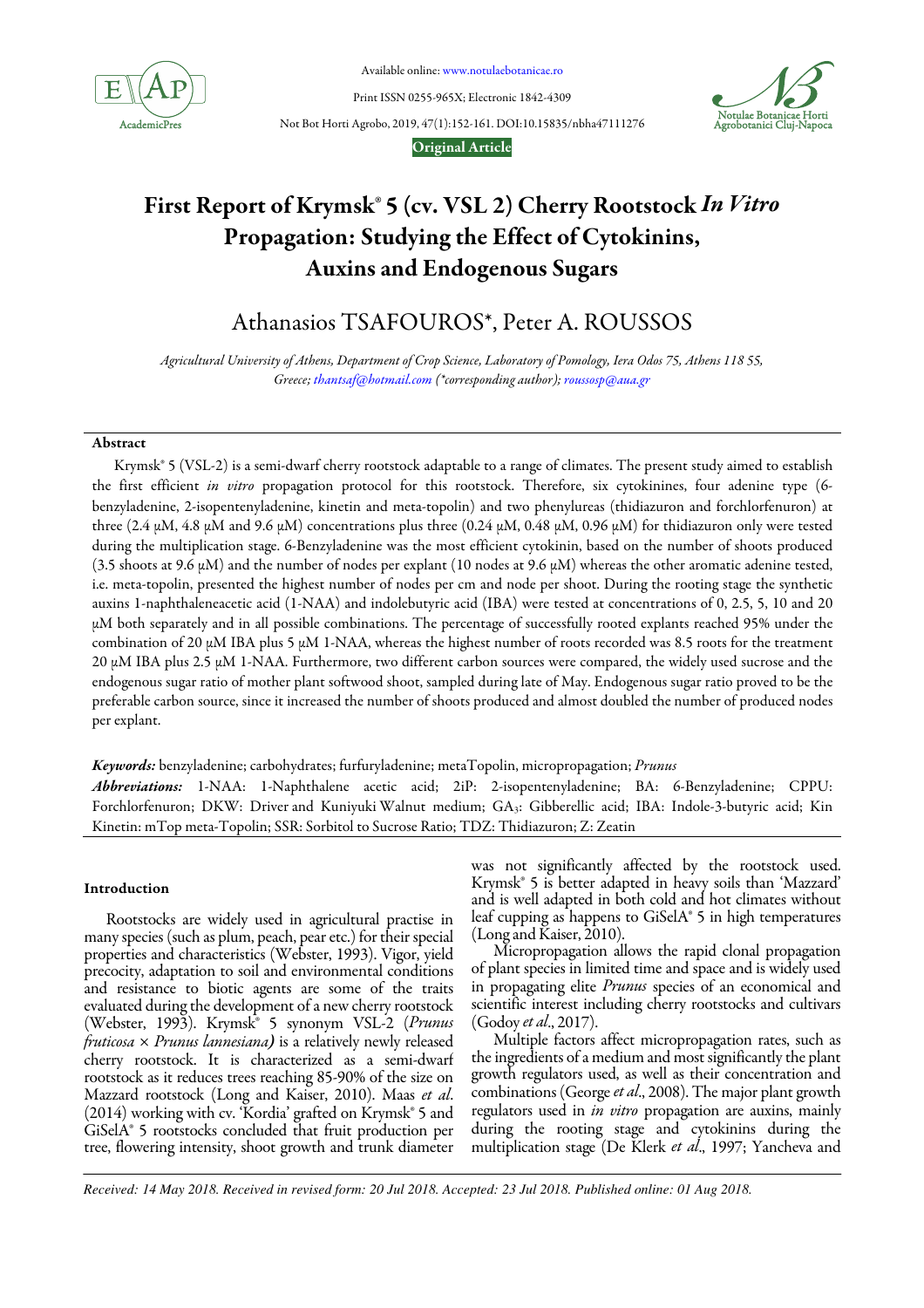Kondakova, 2016). The most widely used cytokines are zeatin (Z), 6-benzylaminopurine (BA), kinetin (Kin), and 2-isopentenyladenine (2iP) (Yancheva and Kondakova, 2016), whereas forchlorfenuron (CPPU) (Caboni et al., 2009) as well as thidiazuron (TDZ) have been reported to have cytokinin-like action (Yancheva and Kondakova, 2016). Meta-Topolin (mTop), a natural aromatic cytokinin, has also been used in in vitro propagation of various species (Wojtania, 2010; Monticelli et al., 2017). Gibberelins (especially gibberelic acid,  $GA_3$ ) (Gonbad *et al.*, 2014) and synthetic auxins (1-naphthaleneacetic acid, 1- NAA or indolebutyric acid, IBA) (Doric et al., 2014) have been utilized in combination with BA with satisfactory results during the multiplication stage of some Rosaceae and other species and hybrids, resulting in many cases in significantly better results than BA alone (D'Angeli et al., 2001; Kadota et al., 2001; Andreu and Marin, 2005; Dejampour et al., 2011; Sadeghi et al., 2015; Akhtar et al., 2016).

The effect of the carbon source has been also studied in in vitro culture (Nowak et al., 2004; Fotopoulos and Sotiropoulos, 2004; Nacheva and Gercheva, 2009) as it plays a crucial role in the successful propagation. Even though sucrose is the most used sugar in *in vitro* cultivation (George et al., 2008), other carbohydrates have also been used, resulting in better propagation rates than sucrose (Roussos and Pontikis, 2002). These carbohydrates are in most cases the major carbohydrate of the specific species, justifying partly their superiority in *in vitro* culture. According to Hammatt (1993) the supplementation of growth medium with the carbohydrates found in plant phloem sap could probably be a better carbon source, giving superior results, than the use of sucrose alone.

To our knowledge, this is the first report on the in vitro propagation of the cherry rootstock Krymsk® 5. The aim of this study was to establish an efficient *in vitro* propagation protocol by studying the effect of six cytokinines [four adenines (6-benzyladenine, 2-isopentenyladenine, kinetin and meta-topolin) and two phenylureas (thidiazuron and forchlorfenuron)] during the multiplication stage and two auxins (IBA and 1-NAA) during the rooting stage. Furthermore, in order to assess the effect of carbon source on *in vitro* propagation rate, sucrose as well as a combination of endogenously found sugars was also studied.

#### Materials and Methods

#### Endogenous carbohydrates analysis

Krymsk® 5 mother plants were maintained at the rootstocks collection of Agricultural University of Athens. Shoot samples from 4 years old trees were collected during late May, a period of fast shoot elongation, transferred to the Laboratory of Pomology under low temperature and placed in a freezer. The samples were lyophilized, ground into fine powder and stored in a freezer (-25 °C) till analysis. For sugar extraction, 50 mg d.w. of sample was extracted with 2.5 ml of HPLC water in a microwave oven at 400 watt for 1.5 min, according to Denaxa et al. (2012). The sample was cooled and then centrifuged at 4000 g for 6 min. The supernatant was collected and the pellet was reextracted with water, following the same procedures. The two supernatants were combined, filtered through a nylon syringe filter (0.45 μm pores) and analyzed by HPLC. The analysis was conducted using a Waters 510 isocratic pump running at  $0.6$  ml min<sup>-1</sup> with a Hamilton HC-75 cation exchange column, calcium form  $(Ca^{2+})$  (Hamilton, Bonaduz, Switzerland). The mobile phase consisted of HPLC grade water whereas column was equilibrated at 80 °C. Sugars were detected with an HP 1047A refractive index detector and quantified using a five point calibration curve  $(y= 25.25x, R^2= 0.998$  for sucrose;  $y= 37.16x$ ,  $R^2 = 0.994$  for fructose; y=42.157x,  $R^2 = 0.998$  for glucose,  $y=48.388x$ ,  $R^2=0.999$  for sorbitol) obtained by known external standards. The endogenous sugar ratio was estimated using at least five shoot samples. Sorbitol:Sucrose ratio (SSR) ratio was estimated as the ratio of endogenous sorbitol and sucrose content.

### Explant source and in vitro establishment

Nodal segments (approximately 2 cm) were excised from mother plant softwood shoots collected early in summer. The segments were firstly washed with running tap water to remove any residues. Sterilization comprised the use of 75% v/v ethanol for 13 seconds followed by a period of 15 minutes in 13% v/v sodium hypochlorite low in bromide, plus 2-3 drops of Tween 20. The explants were washed thrice with sterilized deionized water to remove any traces of the disinfectant.

After sterilization, the explants were planted in test tubes containing 10 ml of Driver and Kuniyuki Walnut medium (DKW), supplemented with 9 g L<sup>-1</sup> Agar, 30 g L<sup>-1</sup> sucrose, 4.8 μM BA, 0.7 μM GA<sub>3</sub> and 0.5 μM 1-NAA. The pH was adjusted at 5.8 (prior autoclaving). After a period of four weeks the produced shoots were excised and transplanted for eight weeks, in a same, fresh substrate in order to increase the number of explants. All explants were cultured under  $22 \pm 1$  °C, 16h of photoperiod and light intensity of 3000 lux provided by cool daylight fluorescent lamps.

# Effect of cytokinin type and carbon source on explant multiplication rate

In order to assess the effect of carbon source on in vitro performance of Krymsk<sup>®</sup> 5 explants, microshoots of approximately 1 cm were transplanted in DKW substrate supplemented with 4.8 μM BA,  $0.7$  μM GA<sub>3</sub> and 0.5 μM 1-NAA, containing either a) sucrose  $(30 \text{ g L}^1)$  as source of carbon, which served as control treatment, or b) a mixture of endogenously found carbohydrates at a ratio of  $2.4$  g  $L^{-1}$ sucrose, 2.4 g  $\dot{L}$ <sup>-1</sup> fructose, 5.2 g L<sup>-1</sup>, glucose and 20 g L<sup>-1</sup> sorbitol. The explants remained at these media for eight weeks, after which the number of shoots, their length and the number of nodes were measured.

A second experiment took place, in order to assess the efficacy of six different cytokinins on in vitro multiplication rate. Treatments consisted of three concentrations of each cytokinin, except from TDZ where six concentrations were assessed. More specifically, the following cytokinins BA, Kin, 2iP, mTop, CPPU and TDZ were applied at concentrations of 2.4, 4.8 and 9.6  $\mu$ M, whereas TDZ was also tested at lower concentrations i.e. 0.24, 0.48 and 0.96.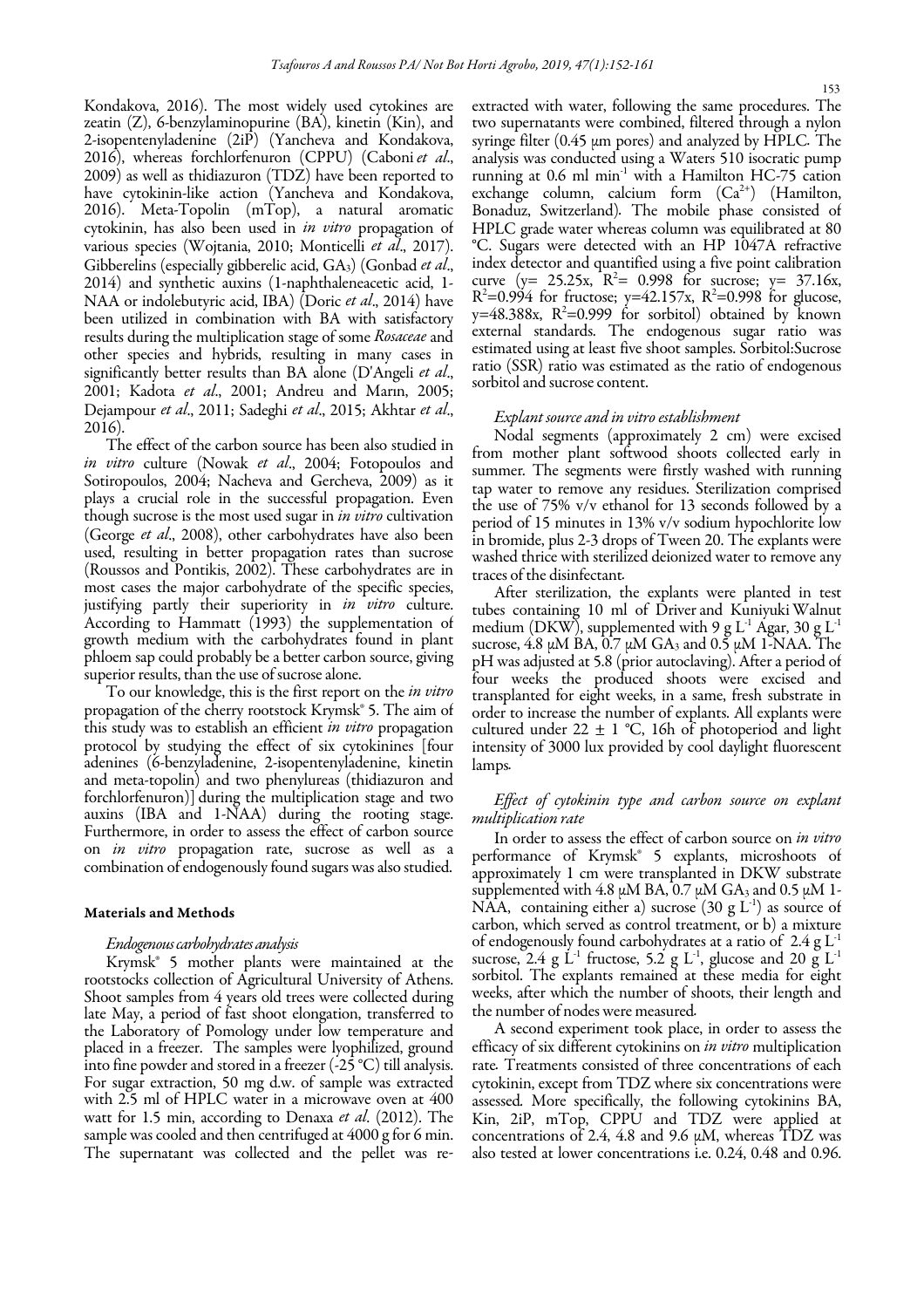mTop and CPPU were filter sterilized, while the rest of cytokinins were autoclaved. The substrate was supplied with the endogenous sugar ratio as indicated by the HPLC analysis. After a period of eight weeks the mean shoot length, the number of produced shoots and the number of nodes were measured.

# Effect of exogenously applied auxins in in vitro rooting performance of Krymsk® 5 rootstock

For the rooting experiments, in vitro produced explants, approximately 1.5 cm in length, were transferred to the rooting substrate (DKW medium) supplemented with 20 g  $L^{-1}$  sucrose and 9 g  $L^{-1}$  agar). The two commonly used synthetic auxins IBA and 1-NAA were used at concentrations of 0, 2.5, 5, 10 and 20  $\mu$ M both separately and in all possible combinations. In total, 25 rooting treatments took place.

#### Statistical analysis

The experiment was arranged according to the completely randomized design (CRD) with four replications of five explants. The raw data were analyzed by analysis of variance (ANOVA) whereas, principal component analysis (PCA) was used in order to visualize data variance. Statistical analysis was carried out using JMP 10.0 (SAS, U.S.A.) and Statgraphics Centurion XV software for PCA and ANOVA analyses respectively. Each experiment was repeated twice. Statistically significant differences among means were detected using the LSD test at p≤0.05.

#### Results and Discussion

## HPLC analysis and endogenous sugar ratio

Krymsk<sup>®</sup> 5 is a cherry rootstock of the Rosaceae family. Sorbitol was found to be the dominant sugar in softwood shoots of this cherry rootstock during late May as can be seen in Table 1. This is in agreement with the literature where sorbitol is reported to be the main sugar in Rosaceae species (Marino et al., 1993; Moing et al., 1997; Bianco and Rieger 2002; Yaseen et al., 2013). As far as the other sugars are concerned, fructose and sucrose have been found to participate equally, whereas glucose is the second most abundant sugar. Similar findings, had been reported by Ranney et al. (1991) working with 'Colt' cherry rootstock and sour cherry cv. 'Meteor'.

The Sorbitol:Sucrose ratio (SSR) has been related to environmental conditions where the plant is growing (Moing et al., 1997; Kanayama 2009). According to Moing et al. (1997) in mature leaves this ratio ranges from approximately 0.81 to 5.59. In the present study, the ratio exceeds that found in mature leaves, probably due to different genotype studied and geographical origin as Moing et al. (1997) suggested.

# Effect of the sugar source on shoot proliferation

Sugars can affect plant development in vitro, influencing plant physiology and morphogenesis. Supplementing the growth medium with the carbohydrates found endogenously in actively growing shoots resulted in insignificantly higher number of shoots and nodes produced per explant in comparison to sucrose (Table 2). Sucrose has been found to be the main sugar in the phloem sap of many species (Fuentes *et al.*, 2000; Ahmad *et al.*, 2007) and is used as the main carbon source in micropropagation due to its low price and high efficiency (George et al., 2008). On the other hand, Hammatt (1993) suggested that better results can be achieved when the proportions of the phloem sap sugars are used in vitro supported by the present results (Table 2).

Based on the above results, a substrate containing the endogenous sugar ratio, characterized by high concentration of sorbitol, is more efficient during the proliferation stage of Krymsk® 5 instead of an exclusively containing sucrose substrate. Sorbitol efficiency on Rosaceae family species micropropagation has been long known. Sorbitol included in the substrate was superior to sucrose in pear (Kadota et al., 2001), apricot (Marino et al., 1993), apple (Moncousin et al., 1992), peach rootstock GF677 (Ahmad et al., 2007) and others, increasing in some species the number of microshoots produced (Borkowska and Szczerba, 1991; Marino et al., 1993), or shoot elongation (Marino et al., 1993). Furthermore, in the *in vitro* multiplication stage of 'Lapins' sweet cherry and 'Tabel Edabriz' cherry rootstock, sucrose was the least efficient carbon source while sorbitol, glucose and fructose gave better results (Ruzic et al., 2008a). On the other hand, Cheong and An (2015) studying eight different *Prunus* species, concluded that only for *Prunus* salicina and Prunus tomentosa fructose and glucose enhanced adventitious shoot induction compared to sucrose, but sorbitol was not included in the experiment. Although sorbitol seems to be the preferable sugar for some Rosaceae species in in vitro proliferation, a mixture of sugars based on the endogenously detected shoot sugar proportion has not be tested yet (according to our knowledge). Thus, the effects of the different carbon sources on explant growing during in vitro proliferation are not sufficiently studied.

Table 1. Endogenous sugar percentage in Krymsk® 5 shoots during late May

|                   |         | Sugars   |               |          |                  |
|-------------------|---------|----------|---------------|----------|------------------|
|                   | Sucrose | Fructose | m.<br>Glucose | Sorbitol | SSR <sup>1</sup> |
| (9 <sub>0</sub> ) |         |          |               | $\sim$   | 0.5              |
|                   |         |          |               |          |                  |

1 SSR: Sorbitol to Sucrose ratio

|  |  |  |  | Table 2. Effect of sugar source on shoot proliferation variables |  |  |  |  |  |
|--|--|--|--|------------------------------------------------------------------|--|--|--|--|--|
|--|--|--|--|------------------------------------------------------------------|--|--|--|--|--|

| Source of carbon | Shoots per explant | Shoot length (cm) | Nodes per explant | Nodes per shoot | Nodes per cm    |
|------------------|--------------------|-------------------|-------------------|-----------------|-----------------|
| Endogenous mix   | 2.06 <sub>b</sub>  | .28a              | 9.45 b            | 4.31 a          | 3.45 a          |
| Sucrose          | 1.29 a             | 1. <i>2.</i> 5 a  | 5. YZ A           | 3.85 a          | ہ <i>ے _د د</i> |

Means within the same column followed by the same letter do not differ significantly according to the LSD multiple range test (p≤0.05)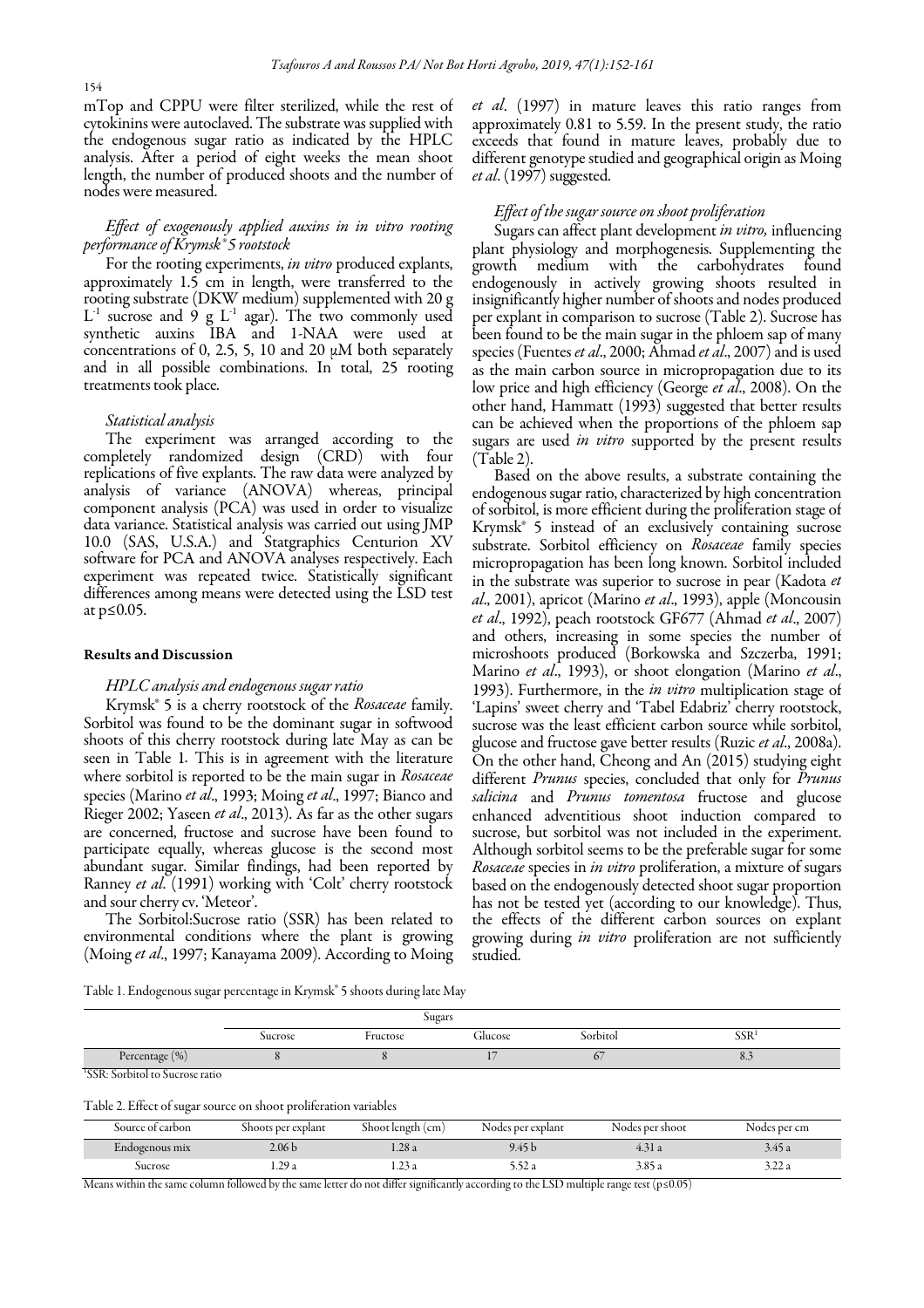Borkowska and Szczerba (1991) using a sugar mixture comprising of sucrose, glucose and fructose in equal proportions concluded that the proliferation rate was the lowest among treatments and that generally the presence of fructose in the medium decreased the number of shoots. On the contrary, Cheong and An (2015) and Rugini et al. (1987) reported that fructose can improve proliferation parameters in some species.

In the present study, the presence of fructose did not have the negative impact described by Borkowska and Szczerba (1991) indicating that both the type of sugar and the applied concentration of each sugar as well as the interactions among them can have a significant effect. Although Borkowska and Szczerba (1991) agree that fructose presence in the medium can increase shoot length of sour cherry explants, this is not confirmed by the present results, probably due to either different genotype and/or presence of other carbohydrates in higher concentrations than fructose.

## Effect of cytokinin treatments on shoot proliferation

Many times the supplementation of a growth medium with only cytokinins is not sufficient to induce the formation of axillary shoots. This was observed in preliminary experiments with Krymsk® 5 explants grown in DKW medium supplied only with BA (data not shown). The simultaneous presence of cytokinin, giberellin and auxin, in the nutrient substrate has proven to be more efficient for *Prunus* rootstocks in vitro according to Brison et al. (1995).

When the main effects of cytokinins were tested irrespective of their concentration it was found that all used adenines resulted in statistically higher shoot length than phenylureas (Table 3). Among the cytokinins tested, BA and CPPU produced the highest number of shoots per explant, resulting in 2.23 and 1.87 shoots respectively. CPPU has been found to be effective in adventitious shoot regeneration of Actinidia deliciousa cv. 'Tomuri' and 'Hayward', mulberry, avocado and raspberry (Caboni et al., 2009) and adventitious shoots formation from callus of Malus pumila (Kadota and Niim, 2003). On the other hand, BA is maybe the most used and effective cytokinin in Prunus micropropagation (Borkowska and Szczerba, 1991; Marino et al., 1993; Rossi et al., 1993; Nowak et al., 2004; Cheong and An, 2015; Wiszniewska et al., 2016) and is suggested as the preferable cytokinin for many Prunus rootstocks such as 'GF677' (Prunus amygdalus  $\times$  Prunus persica) (Alanagh et al., 2010), Adesoto (Prunus insititia) (Andreu and Marin, 2005), 'HS 314' (*Prunus amygdalus*  $\times$ Prunus persica) (Dejampour et al., 2011), 'Fereley-Jaspi' (Prunus salicina × Prunus spinosa), 'Ferlenain-plumina' (Prunus besseyi  $\times$  unknown parent) (Brison et al., 1995) etc. mTop has been found to be better than BA in Musa spp. (Escalona et al., 2003) and *Pelargonium* (Wojtania, 2010). Gentile et al., (2014) working with the *Prunus* rootstocks 'Ferdor' and 'Torinel' and Monticelli et al. (2017) working with 'Penta' and 'Myrobalan 29C' found out that mTop did not improve any further the proliferation rate compared to BA as has been found in the present experiment too. In the present study, Kin and 2iP were generally ineffective compared to BA for all the parameters measured. The same tendency has been observed in many Prunus species using Kin and 2iP and it might be the explanation why 2iP and Kin are not usually used in micropropagation of fruit species (Ruzic and Vujovic, 2008b). On the other hand, Kin has been reported to be the most suitable among BA, TDZ and Z for shoot multiplication of cucumber (Abu-Romman et al., 2015) indicating that the suitable cytokinin type for in vitro propagation is genotype dependent. Despite the fact that TDZ produced better results in apple shoot proliferation than adenines (Kadota et al., 2003), in the present trial it presented the lowest efficacy, indicating that Krymsk® 5 prefers adenine type cytokinin compared to phenylureas.

With the aim of enabling a better and simple visual interpretation of adenine efficacy, a PCA was conducted (Fig. 1). PCA revealed that adenine cytokinins could be separated into two groups. Group I consisted of BA and characterized by high number of nodes per explant and shoot, while the rest of adenines (Kin, mTop and 2iP) comprised the second group (Group II) characterized by high shoot length. The first component of the analysis explained 38.5% of the variation and the second one an additional 33.1% that is a total of 71.6% (Fig. 1). The first component was associated with shoot number, whereas the second one with shoot length.

Medium autoclaving has no significant impact on the physical stability of all of the four adenine cytokinins assayed (Hart et al., 2016). Therefore any difference in the effectiveness among cytokinins could be partly attributed to the different metabolism of them within the plant. BA higher efficacy could be assigned to the fact that it is not a suitable substrate of cytokinin oxidase (van Staden and Crouch, 1996; Kieber and Schaller, 2004; George et al., 2008), the enzyme responsible for the endogenous cytokinin homeostasis (Schmülling et al., 2003).

Table 3. Effect of cytokinins on proliferation parameters

|                    |                   |          |                   | Cytokinin          |            |                   |
|--------------------|-------------------|----------|-------------------|--------------------|------------|-------------------|
| Parameters         |                   | Adenines |                   |                    |            | Phenylureas       |
|                    | BA                | 2iP      | mTop              | Kin                | TDZ        | <b>CPPU</b>       |
| Shoots per explant | 2.23c             | 0.72ab   | 0.98 <sub>b</sub> | 0.57a              | 0.4a       | 1.87c             |
| Shoot length (cm)  | 1.16 <sub>b</sub> | 1.49c    | 1.41 bc           | 1.37 <sub>bc</sub> | 0.56a      | 0.5a              |
| Nodes per explant  | 8.4e              | 3.95 cd  | 4.9d              | 2.8ab              | 2.3a       | 3.5 <sub>bc</sub> |
| Nodes per shoot    | 3.88c             | 3.9c     | 4.45c             | 2.85 <sub>b</sub>  | 2.13ab     | 1.86 a            |
| Nodes per cm       | 3.45 bcd          | 2.7ab    | 3.84 cd           | 2.16a              | $2.84$ abc | 4.19d             |

Means within the same row followed by the same letter do not differ significantly according to LSD multiple range test at p≤0.05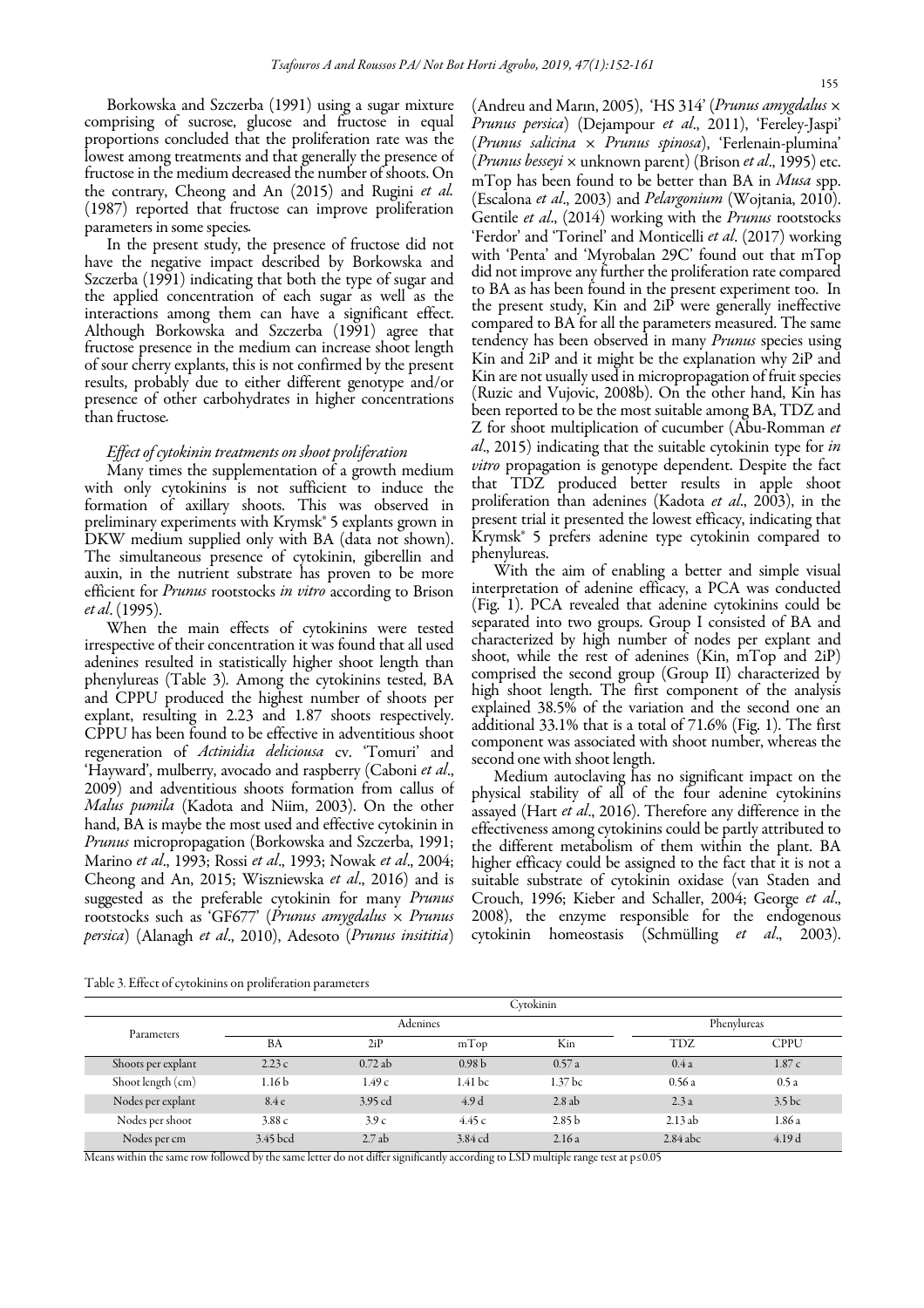

Fig. 1. Biplot of the proliferation parameters (shoot length, nodes per shoot, shoot number produced per explant, node number per explant and nodes per cm) of shoots produced after adenine treatments [BA(triangle marker), Kin (reverse triangle marker), mTop (square marker) and 2iP (cycle marker)] on Krymsk<sup>®</sup> 5 explants and adenine grouping (groups I and II).

Furthermore, some of the conjugated forms of BA produced during BA metabolism, present cytokinin activity (van Staden and Crouch, 1996; Zhang et al., 2010), extending thus its action. Moreover, BA can be characterized as the most stable among the cytokinins tested, since the stability of the aromatic side chain substituted at  $N^6$  is higher than the isoprenoid chain of 2iP, the furan chain of Kin and the phenol chain of mTop.

an three BA, in 1 op and 1 DZ resulted in increased number<br>of shoots per explant. Higher concentrations of BA have When the effect of each cytokinin in equimolar concentration was tested, it was evident that the maximum number of shoots per explant was achieved by the use of 9.6  $\mu$ M BA (3.6 shoots) (Fig. 2). Increasing the concentration of all three BA, mTop and TDZ resulted in increased number been used in in vitro culture of other Prunus species, indicating that a higher concentration of BA i.e. higher than 9.6  $\mu$ M could be effective for Krymsk® 5 too (Tiwari *et al.*, 2001; Kodota et al., 2003; Alanagh et al., 2010; Gonbad et al., 2014; Fallahpour et al., 2016).

As far as the shoot length is concerned, adenines produced longer shoots than phenylureas, as indicated in Fig. 3. Kin, 2iP and mTop addition in the medium resulted in high shoot length, followed by BA. Similar results have been reported by other researchers working with either cherry cultivars or apricot ones (Murai et al., 1997; Ruzic and Vujovic, 2008b), while according to Fallahpour et al. (2016) in GiSelA® 5 rootstock the highest shoot length can be obtained by the simultaneous addition of BA and Kin in the medium. CPPU as well as TDZ resulted in decreased shoot length, irrespective of the concentration used, in agreement with Huetteman and Preece (1993) and Pruski et al. (2005) who found that TDZ inhibited shoot elongation and retarded shoot growth in comparison to BA, Kin and 2iP. Thus, it seems that phenylureas exhibit an inhibitory effect on shoot growth of Krymsk® 5 rootstock.

As node constitutes the propagation unit for in vitro micropropagation it is important for a micropropagtaion protocol to achieve the highest number of nodes per explant, during the proliferation stage. The results suggested the 4.8  $\mu$ M and 9.6  $\mu$ M of BA were the treatments with the highest node production per explant (Fig. 4). The higher the concentration of BA used the higher was the number of nodes, especially between the low and medium BA concentration. The two highest BA concentrations resulted in the highest number of shoots per explant (Fig. 4), indicating that the increased node production is strongly related to the number of shoots of this rootstock (Fig. 1).

The maximum node number per shoot was achieved by 9.6 μΜ mTop (Fig. 5). A tendency of increased number of nodes per shoot per increased cytokinin concentration was recorded under all three 2iP, TDZ and mTop addition, while the opposite stood for CPPU addition. This indicates that all three previous mentioned cytokinins are effective in inducing high number of nodes per shoot, but are less effective on inducing axillary shoot formation (Fig. 2). One could suggest that a combined effect of BA on inducing high number of shoots along with 2iP and/or TDZ and/or mTop could result in the maximum production of nodes per explants, exploiting at the same time the efficiency of BA on increasing shoot production and the efficiency of the other three cytokinins on increasing node formation per shoot.

On the other hand, the node number per shoot cm, which represents the density of nodes on the shoot and indirectly the length of internode was highest under  $2.4 \mu M$ of mTop (Fig. 6). TDZ followed the same pattern as previously, increasing the node density as the concentration elevated (Fig. 6). The lowest density of nodes was achieved under Kin inclusion the medium, indicating that the specific cytokinin affects internode length, producing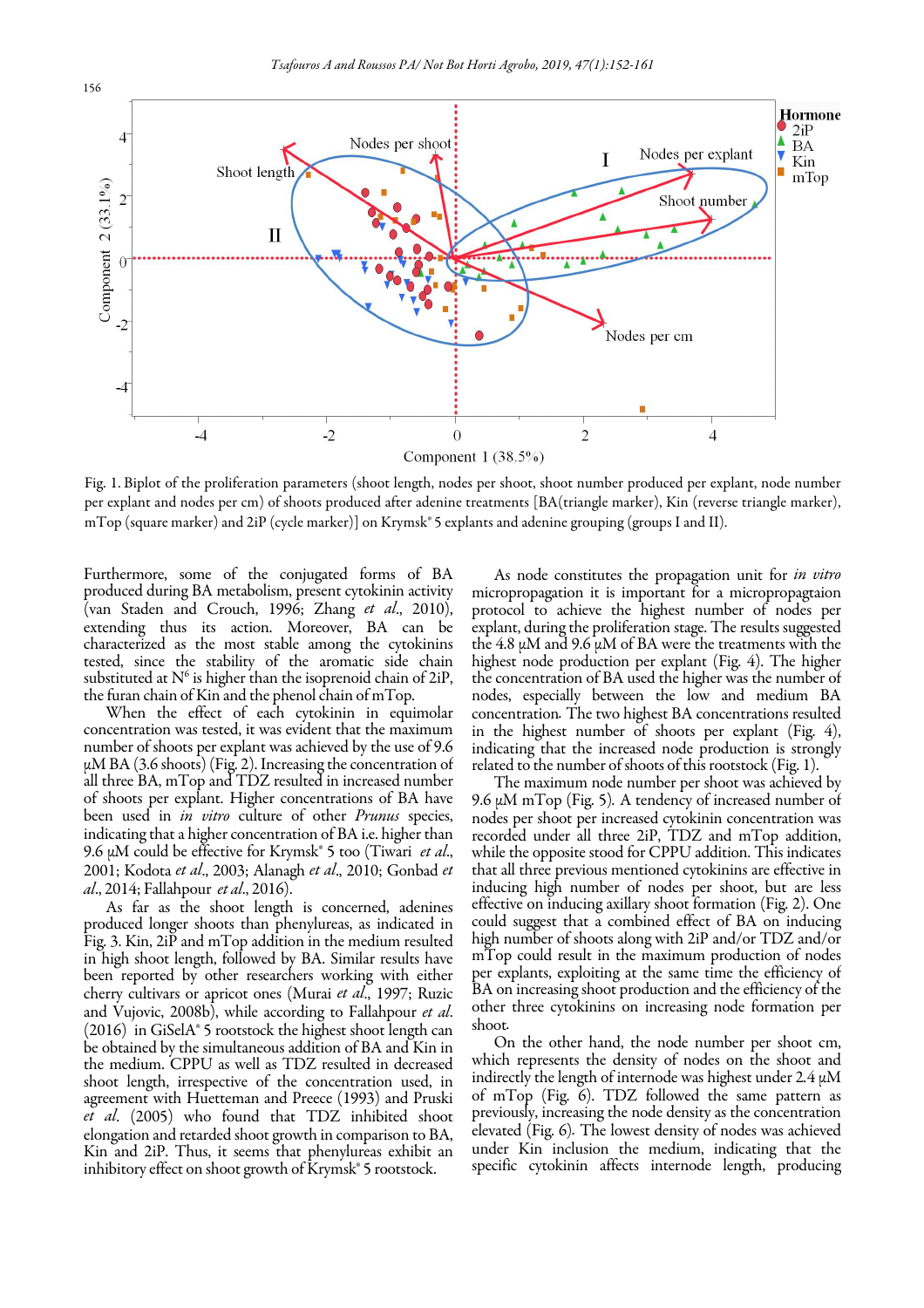explants with larger internodes and easy to handle propagules.

# Effect of different TDZ concentrations

TDZ has been used successfully in the in vitro propagation of various plant species stimulating shoot formation but in lower concentrations compared to



Fig. 2. Number of axillary shoots produced per explant after two months of cultivation in six different cytokinins (2iP, Kin, mTop, BA, CPPU and TDZ) and three cytokinin concentrations (2.4  $\mu$ M, 4.8  $\mu$ M and 9.6  $\mu$ M). Columns followed by the same letter do not differ significantly according to the LSD multiple range test ( $p \le 0.05$ )



Fig. 3. Average length (in cm) of axillary shoots produced per explant after two months of cultivation in six different cytokinins (2iP, Kin, mTop, BA, CPPU and TDZ) and three cytokinin concentrations (2.4 μΜ, 4.8 μΜ and 9.6 μΜ). Columns followed by the same letter do not differ significantly according to the LSD multiple range test ( $p \le 0.05$ )



Fig. 4. Average number of nodes produced per explant after two months of cultivation in six different cytokinins (2iP, Kin, mTop, BA, CPPU and TDZ) and three cytokinin concentrations (2.4  $\mu$ M, 4.8  $\mu$ M and 9.6  $\mu$ M). Columns followed by the same letter do not differ significantly according to the LSD multiple range test  $(p \le 0.05)$ 

adenines (Huetteman and Preece, 1993). When used in high concentrations, i.e. concentrations used for the adenine cytokinins, TDZ may cause a series of undesirable reactions such as somatic embryos development, callus formation, shoot growth inhibition (Huetteman and Preece, 1993; Guo et al., 2011), shoot hyperhydricity and fasciation (Guo et al., 2011). According to Huetteman and Preece (1993) in order to define the best TDZ concentration, preliminary experiments should be conducted with equimolar concentrations between adenines and TDZ as well as lower level concentrations of TDZ. Since TDZ in the present experiment was the least effective cytokinin for the in vitro propagation of Krymsk® 5, lower concentrations were also used, in order to assess their effects. Thus, TDZ was also tested at  $1/10<sup>th</sup>$  of the concentrations initially used, ranging from 0.24  $\mu$ M to 9.6  $\mu$ M (Table 4). There were not any significant differences for the parameters measured except for shoot length, where the 0.48 μΜ treatment resulted in the maximum length. In general, lower concentrations resulted in longer shoots confirming that high TDZ concentration may inhibit shoot growth (Huetteman and Preece, 1993; Guo et al., 2011). Callogenesis was also observed but there were not significant differences among the different concentrations (data not shown). It seems that Krymsk® 5 responds better to the presence of adenine



Fig. 5. Average number of nodes per shoot produced after two months of cultivation in six different cytokinins (2iP, Kin, mTop, BA, CPPU and TDZ) and three cytokinin concentrations (2.4  $\mu$ M, 4.8  $\mu$ M and 9.6  $\mu$ M). Columns followed by the sameletter do not differ significantly according to the LSD multiple range test ( $p \le 0.05$ )



Fig. 6. Average number of nodes per cm of shoot produced after two months of cultivation in six different cytokinins ( 2iP, Kin, mTop, BA, CPPU and TDZ) and three cytokinin concentrations (2.4  $\mu$ M, 4.8  $\mu$ M and 9.6  $\mu$ M). Columns followed by the same letter do not differ significantly according to the LSD multiple range test (p≤0.05)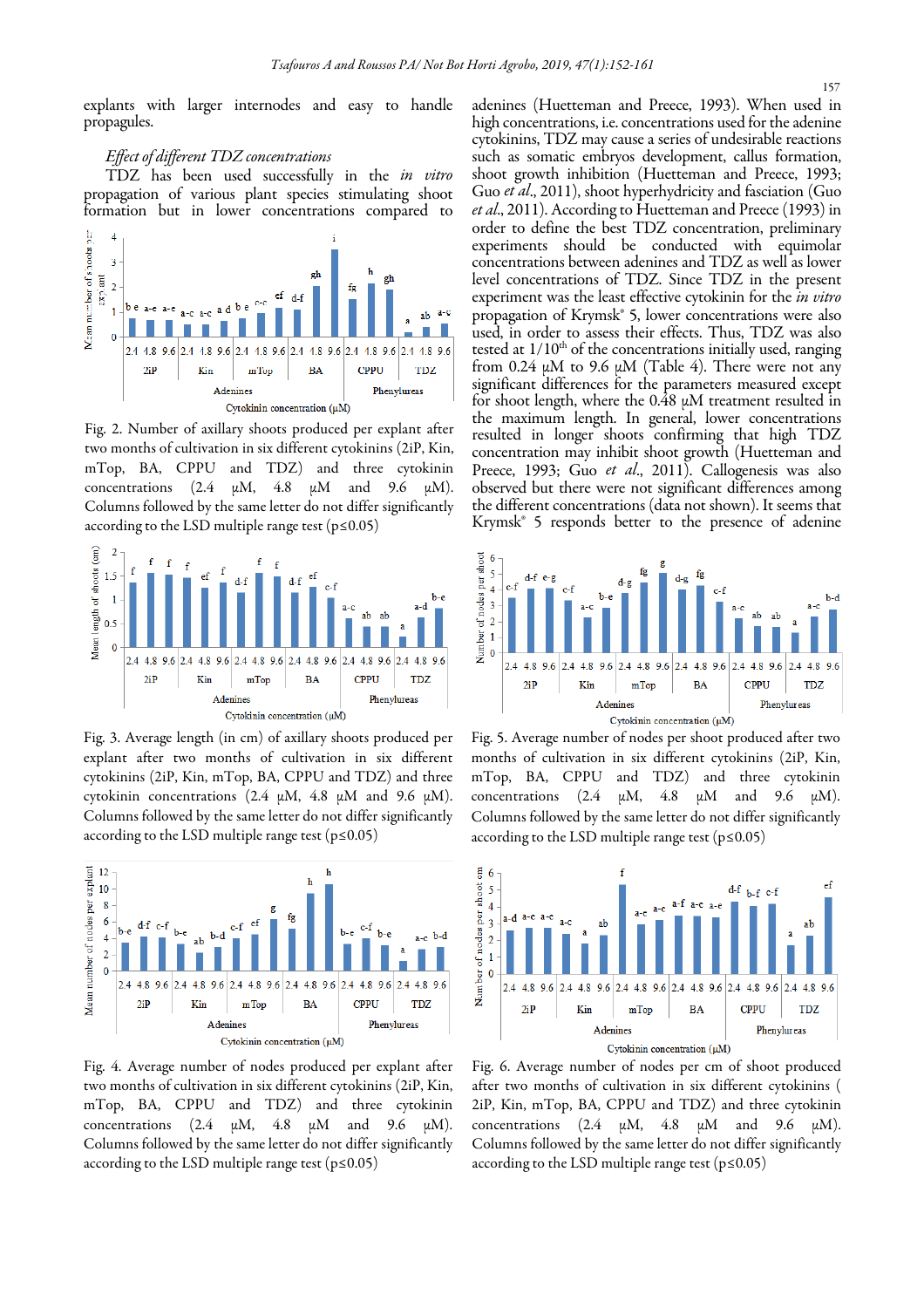| 158 |                                                                            |  |
|-----|----------------------------------------------------------------------------|--|
|     | Table 4. Effect of different TDZ concentrations on proliferation variables |  |

| Parameters                |                                          |                                    |            | $T DZ(\mu M)$      |                                   |            |
|---------------------------|------------------------------------------|------------------------------------|------------|--------------------|-----------------------------------|------------|
|                           | 0.24                                     | 0.48                               | 0.96       | 2.4                | 4.8                               | 9.6        |
| Shoots per explant        | 0.64a                                    | 0.64a                              | 0.57a      | 0.22 a             | $0.41$ a                          | 0.57a      |
| Shoot length (cm)         | 1.11 bc                                  | 1.54c                              | $0.87$ a-c | 0.23a              | $0.63$ ab                         | $0.83$ a-c |
| Nodes per explant         | 3.00 a                                   | 3.21a                              | 2.74a      | 1.29a              | 2.67a                             | 2.9a       |
| Nodes per shoot           | 3.00 a                                   | 3.21a                              | 2.74a      | 1.29a              | 2.31a                             | 2.80a      |
| Nodes per cm<br>.<br>$ -$ | 2.48a<br>$\overline{\phantom{a} \cdots}$ | 1.95 a<br>$\overline{\phantom{a}}$ | 4.5a       | 1.7a<br>--<br>---- | 2.25a<br>$\overline{\phantom{a}}$ | 4.56a      |

Means within the same row followed by the same letter do not differ significantly according to the LSD multiple range test (p≤0.05)

Table 5. Main effects of auxin type and their interaction on rooting variables

| Auxin      | Rooted explants (%) | Number of roots   | Length of roots (cm) |
|------------|---------------------|-------------------|----------------------|
| Control    | 40 a                | 6.8ab             | 0.24a                |
| <b>IBA</b> | 55 a                | 4.55a             | 0.32a                |
| $1-NAA$    | 80.4 <sub>b</sub>   | 6.15ab            | 0.35a                |
| IBA*1-NAA  | 70.3 <sub>b</sub>   | 7.15 <sub>b</sub> | 0.31a                |

Means within the same column followed by the same letter do not differ significantly according to the LSD multiple range test ( $p \le 0.05$ )

Table 6. Effect of auxin combinations on rooting variables

|                    | Auxin            |                  | Rooted explants (%)                | Number of roots | Length of roots (cm) |
|--------------------|------------------|------------------|------------------------------------|-----------------|----------------------|
|                    | <b>IBA</b>       | <b>NAA</b>       |                                    |                 |                      |
|                    | $\boldsymbol{0}$ | $\boldsymbol{0}$ | $40$ ab                            | $6.8b-f$        | $0.23$ a-c           |
|                    | $\boldsymbol{0}$ | 2.5              | 90 fg                              | $5.9a-f$        | 0.44 d-g             |
|                    | $\boldsymbol{0}$ | 5                | 67 <sub>bg</sub>                   | 3.3a            | 0.19a                |
|                    | $\boldsymbol{0}$ | 10               | 90 fg                              | 8.2 f           | $0.55$ fg            |
|                    | $\boldsymbol{0}$ | 20               | 75 d-g                             | 7.1 c-f         | $0.22$ ab            |
|                    | 2.5              | $\boldsymbol{0}$ | 50 a-d                             | 4.9 а-е         | $0.23a-c$            |
|                    | 5                | $\mathbf{0}$     | 45 а-с                             | 3.6 ab          | $0.61$ g             |
|                    | 10               | $\mathbf{0}$     | 57 а-е                             | 4.8 a-d         | 0.16a                |
|                    | 20               | $\boldsymbol{0}$ | $68$ b-g $\,$                      | 4.9 а-е         | $0.28$ a-d           |
|                    | 2.5              | 2.5              | 32 a                               | $5.3$ a-f       | 0.19a                |
|                    | 5                | 5                | 43 ab                              | $4.4$ а-с       | 0.15a                |
| Concentration (µM) | 10               | 10               | 85 e-g                             | $7.6 c-f$       | $0.18a$              |
|                    | 20               | 20               | 85 e-g                             | $7.6c-f$        | 0.18a                |
|                    | 2.5              | 5                | 83 e-g                             | 7.5 c-f         | $0.47 d-g$           |
|                    | 2.5              | 10               | $67\,\mathrm{b}\text{-}\mathrm{g}$ | $5.7$ a-f       | $0.27$ a-d           |
|                    | 2.5              | 20               | 73 c-g                             | $7.6 c-f$       | 0.22ab               |
|                    | 5                | 2.5              | 50 a-d                             | 8.3 f           | $0.40b-f$            |
|                    | 5                | 10               | 85 e-g                             | $7.3 c-f$       | $0.23a-c$            |
|                    | 5                | 20               | 82 e-g                             | $8.0 d-f$       | $0.29$ a-d           |
|                    | 10               | 2.5              | 63 b-f                             | $6.8b-f$        | $0.32a-e$            |
|                    | 10               | 5                | 58 a-d                             | $6.1$ a-f       | $0.22$ ab            |
|                    | 10               | 20               | $63b$ -f                           | 8.1 ef          | $0.40b-f$            |
|                    | 20               | 2.5              | 75 d-g                             | 8.5 f           | $0.48 d-g$           |
|                    | 20               | 5                | 95 g                               | 8.2 f           | 0.46 d-g             |
|                    | 20               | $10\,$           | $85\,\mathrm{e}\textrm{-g}$        | 7.3 c-f         | $0.30$ a-d           |

Means within the same column followed by the same letter do not differ significantlyaccording to the LSD multiple range test (p≤0.05)

cytokinins in the medium than phenylureas, which has been observed in other species too (Murai et al., 1997; Ružić and Vujović, 2008; Rafique and Anis, 2014).

## Effect of auxin treatments on rooting

From the analysis of auxin type main effects it was concluded that the highest rooting percentage was achieved by the addition of 1-NAA the medium, reaching 80% (Table 5). IBA inclusion did not induce a high rooting percentage, as this was similar to that achieved under control condition (no auxin in the medium). Similar results have been found by Tang et al., (2001) who concluded that NAA treated explants of 'Napoleon' and 'Beutel Spacher Rexelle' cultivars rooted in higher percentage in than the IBA treated ones. The combination of the two auxins resulted also in high rooting percentages.

Thus, it seems that Krymsk® 5 responds better to the presence of 1-NAA in the medium, despite the fact that for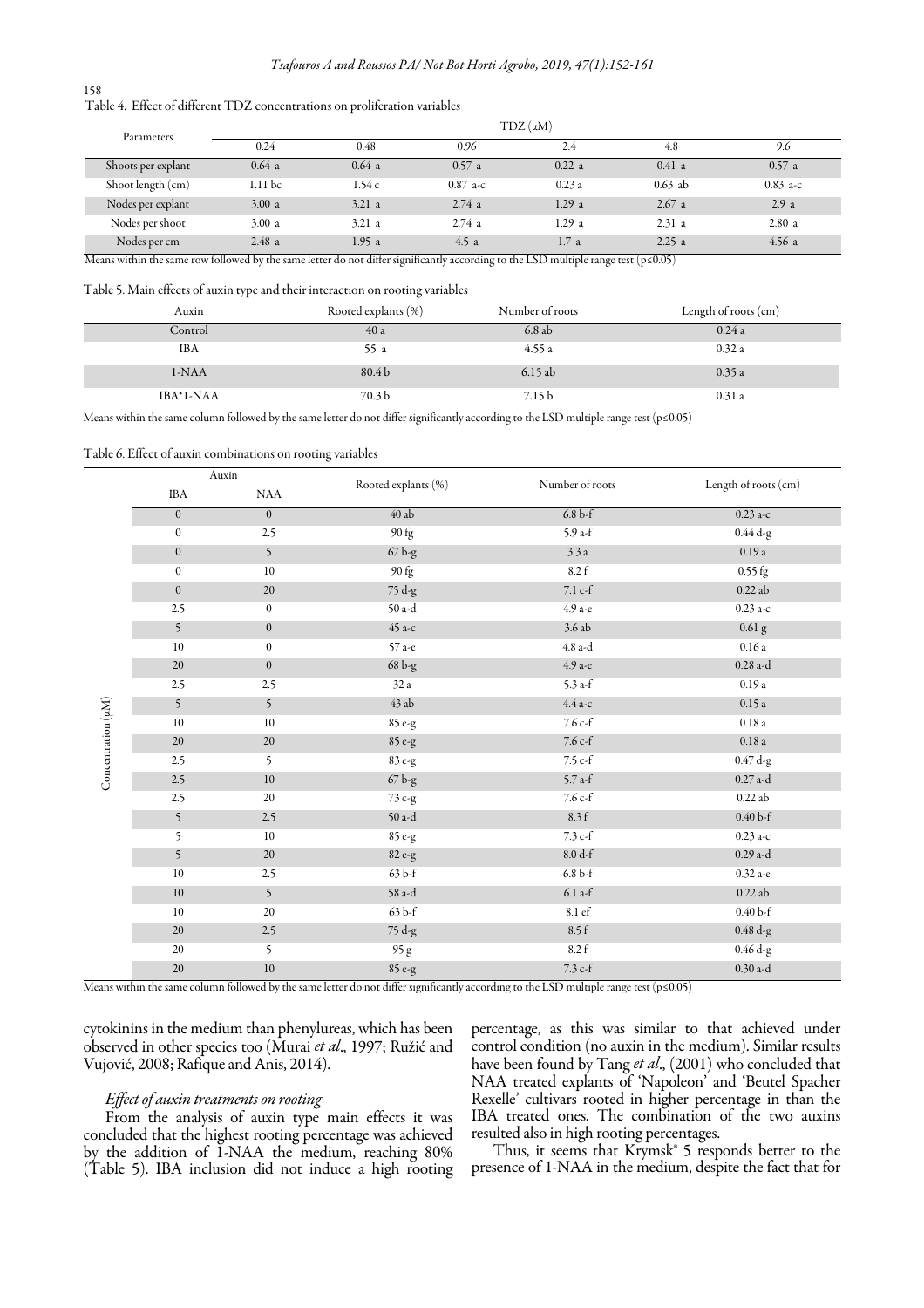many *Prunus* species IBA has been used as the preferable auxin for rooting induction (Kalinia and Brown 2007; Dejampour et al., 2011; Sadeghi et al., 2015) while sometimes 1-NAA has been found to be ineffective on inducing rooting (Dejampour et al., 2011). Working on micropropagation of olive, Canas (1988) concluded that IBA is more efficient for some cultivars whereas 1-NAA for others. It is clear then that the genotype greatly influences explant response to the presence of a specific auxin and could explain our findings with Krymsk<sup>5</sup> compared to those in other Prunus genotypes. This is further corroborated by Dolcet-Sanjuan et al. (2004) working with walnut, who reported that rooting response depends on many factors, among which the type of auxin used, the applied concentration, the species or even the clone of a specific species.

The number of roots is a significant factor for increased plant survival percentage during the acclimatization phase and it is considered as a qualitative trait of rooting response (Roussos et al., 1999; Dolcet-Sanjuan et al., 2004). The combination of both IBA and 1-NAA irrespective of the concentrations used, resulted in the highest number of roots while IBA alone exhibited significantly fewer roots (Table 5).

The highest root induction was achieved when 20 μΜ of IBA and  $5 \mu$ M of 1-NAA were combined, reaching 95% of rooted explants, followed by 1-NAA alone at 2.5 and 10 μM (90%) (Table 6). Similar results, under IBA and NAA combination were achieved by Mangal et al. (2014) in in vitro rooting of olive cv. 'Frantoio' and by Roussos et al. (1999) working with jojoba. As far the root number is concerned, the highest number was obtained by the combinations 5 μΜ IBA - 2.5 μΜ NAA, 20 μΜ IBA - 2.5 μΜ NAA, 20 μΜ IBA – 5 μΜ NAA, 20 μΜ IBA – 10 μΜ NAA and 10 μΜ NAA, indicating that IBA and NAA may act synergistically on root elongation. Increasing IBA concentration did not increase root number, unlike the results reported by Fotopoulos and Sotiropoulos, (2005) and Fallahpour et al. (2015) in PR 204/84 and GiSelA $\degree$ 5 respectively. The highest root length was observed under IBA at 5 μΜ and the lowest under the equimolar addition of both auxins at 5  $\mu$ M. Hossini *et al.* (2010) working on GiSelA® 6 reported that increased IBA concentration caused a significant shortening of roots similar to that observed in the present trial. During the acclimatization stage under mist approximately 90% of rooted explants survived and continued growing.

#### Conclusions

The first protocol for efficient in vitro propagation of the cherry rootstock Krymsk® 5 was established in the present study. During the proliferation stage the DKW nutrient medium, adjusted at pH 5.8, supplied with 30 g  $\mathrm{L}^{\text{-}1}$ of sugars  $(2.4 \text{ g L}^{-1})$  sucrose,  $2.4 \text{ g L}^{-1}$  fructose,  $5.2 \text{ g L}^{-1}$ , glucose and 20 g L<sup>-1</sup> sorbitol), 9 g L<sup>-1</sup> agar, 9.6 μM BA, 0.7 μΜ GA3 and 0.5 μΜ NAA resulted in a high proliferation rate. During the rooting stage, the DKW medium adjusted to pH 5.8 and supplied with 20 g L<sup>-1</sup> sucrose, 9 g L<sup>-1</sup> agar and an auxin combination of 5 μM IBA and 20 μM NAA resulted in the optimum rooting response. The present

findings can be successfully utilized in both commercial and experimental large scale clonal *in vitro* propagation of this rootstock.

# Acknowledgements

At this point we would like to thank Janssen Brothers Nurseries (Netherlands) and Paul Janssen in personal for providing us with the Krymsk® 5 mother plants.

# References

- Abu-Romman SM, Al-Hadid KA, Arabiyyat AR (2015). Kinetin is the most effective cytokinin on shoot multiplication from cucumber. The Journal of Agricultural Science 7:159-165.
- Ahmad T, Akhtar Abbasi N, Hafiz IA, Ali A (2007). Comparison of sucrose and sorbitol as main carbon energy source in morphogenesis of peach rootstock GF-677. Pakistan Journal of Botany 39:1264-1275.
- Akhtar G, Jaskani MJ, Sajjad Y, Akram A (2016). Effect of antioxidants, amino acids and plant growth regulators on in vitro propagation of Rosa centifolia. Iranian Journal of Biotechnology 14:e1152.
- Alanagh EN, Garoosi GA, Haddad R (2010). The effect of PGRs on in vitro shoot multiplication of GF677 hybrid (Prunus persica  $\times$  P. amygdalus) rootstock on GNH medium. Iranian Journal of Genetics and Plant Breeding 1:34-43.
- Andreu P, Marin JA (2005). In vitro culture establishment and multiplication of the Prunus rootstock 'Adesoto 101' (P. insititia L.) as affected by the type of propagation of the donor plant and by the culture medium composition. Scientia Horticulturae 106:258-267.
- Bianco RL, Rieger M (2002). Partitioning of sorbitol and sucrose catabolism within peach fruit. Journal of the American Society for Horticultural Science 127:115-121.
- Borkowska B, Szczerba J (1991). Influence of different carbon sources on invertase activity and growth of sour cherry (Prunus cerasus L.) shoot cultures. Journal of Experimental Botany 42:911-915.
- Brison M, de Boucauda MT, Dosbab F (1995). Cryopreservation of in vitro grown shoot tips of two interspecific Prunus rootstocks. Plant Science 105:235-242.
- Caboni E, Biasi R, Delia G, Tonelli M (2009). Effect of CPPU on in vitro axillary shoot proliferation and adventitious shoot regeneration in kiwifruit. Plant Biosystems 143:456-461.
- Canas LA (1988). *In vitro* culture of the olive tree (Olea europaea L.): present aspects and prospects. Bulletin de la Société botanique de France 135:263-277.
- Cheong EJ, An C (2015). Effect of carbohydrates on in vitro shoot growth of various Prunus species. Korean Journal of Plant Resources 28: 357-362.
- D'Angeli S, Lauri P, Caboni E, Dewitte W, Van Onckelen H (2001). Factors affecting in vitro shoot formation from vegetative shoot apices of apple and relationship between organogenic response and cytokinin localisation. Plant Biosystems 135:95-100.
- De Klerk G-J, Brugge JT, Marinova S (1997). Effectiveness of indoleacetic acid, indolebutyric acid and naphthaleneacetic acid during adventitious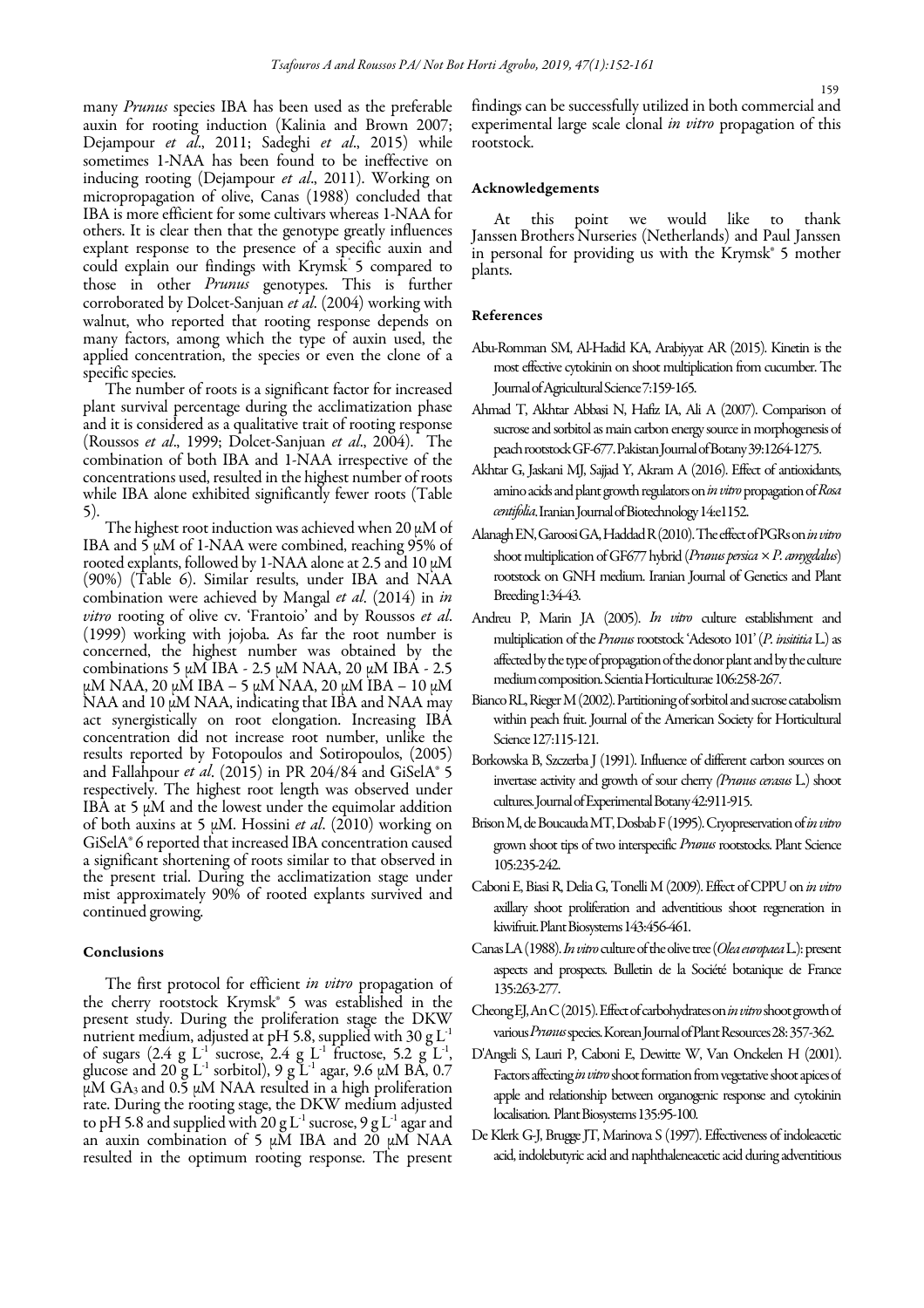root formation in vitro in Malus 'Jork 9'. Plant Cell Tissue and Organ Culture 49:39-44.

- Dejampour J, Majidi I, Khosravi S, Farhadi S, Shadmehr A (2011). In vitro propagation of HS314 rootstock (Prunus amygdalus  $\times$  P. persica). HortScience 46:928-931.
- Denaxa N-K, Vemmos SN, Roussos PA (2012). The role of endogenous carbohydrates and seasonal variation in rooting ability of cuttings of an easy and a hard to root olive cultivars (Olea europaea L.). Scientia Horticulturae 143:19-28.
- Dolcet-Sanjuan R, Claveria E, Gruselle R, Meier-Dinkel A, Jay-Allemand C, Gaspar T (2004). Practical factors controlling in vitro adventitious root formation from walnut shoot microcuttings. Journal of the American Society for Horticultural Science 129:198-203.
- Dorić D, Ognjanov V, Ljubojević M, Barać G, Dulić J, Pranjić A, Dugalić K (2014). Rapid propagation of sweet and sour cherry rootstock. Notulae Botanicae Horti Agrobotanici Cluj-Napoca 42:488-494.
- Escalona M, Cejas I, Gonzalez-Olmedo J, Capote I, Roels S, Canal MJ, Rodrıguez R, Sandoval J, Debergh P (2003). The effect of meta-topolin on plantain propagation using a temporary immersion bioreactor. InfoMusa 12:28-30.
- Escobar-Gutiérrez AJ, Gaudillére J-P (1994). Variability in Sorbitol: Sucrose ratios in mature leaves of different peach cultivars. Journal of the American Society for Horticultural Science 119:321-324.
- Fallahpour M, Miri SM, Bouzari N (2015). In vitro propagation of 'Gisela 5' rootstock as affected by mineral composition of media and plant growth regulators. Journal of Horticultural Research 23:57-64.
- Fotopoulos S, Sotiropoulos E (2004). In vitro propagation of the peach rootstock: the effect of different carbon sources and types of sealing material on rooting. Biologia Plantarum 48:629-631.
- Fotopoulos S, Sotiropoulos TE (2005). In vitro rooting of PR 204/84 rootstock (Prunus persica  $\times$  P. amygdalus) as influenced by mineral concentration of the culture medium and exposure to darkness for period. Agronomy Research 3:3-8.
- Fuentes SRL, Calheiros MBP, Manetti-Filho J, Vieira LGE (2000). The effects of silver nitrate and different carbohydrate sources on somatic embryogenesis in Coffea canephora. Plant Cell Tissue and Organ Culture 60:5-13.
- Gentile A, Jaquez Gutierrez M, Martinez J, Frattarelli A, Nota P, Caboni E (2014). Effect of meta-Topolin on micropropagation and adventitious shoot regeneration in *Prunus* rootstocks. Plant Cell Tissue and Organ Culture 118:373-381.
- George EF, Hall MA, Klerk GJD (2008). Plant Propagation by Tissue Culture. Springer, Netherlands.
- Godoy S, Tapia E, Seit P, Andrade D, Sánchez E, Andrade P, Almeida AM, Prieto H (2017). Temporary immersion systems for the mass propagation of sweet cherry cultivars and cherry rootstocks: development of a micropropagation procedure and effect of culture conditions on plant quality. In Vitro Cellular & Developmental Biology-Plant 53:494-504.
- Gonbad RA, Sinniah UR, Aziz MA, Mohamad R (2014). Influence of cytokinins in combination with  $GA_3$  on shoot multiplication and elongation of tea clone Iran 100 (Camellia sinensis (L.) O. Kuntze). The Scientific World Journal 5:149-168.
- Guo B, Zeb A, Abbasi BH, Zeb A, Xu LL, Wei YH (2011). Thidiazuron: A multi-dimensional plant growth regulator. African Journal of Biotechnology 10:8984-9000.
- Hammatt N (1993). Micropropagation of fastigiate bird cherry (Prunus padus L.) and adventitious shoot formation from leaves. Journal of Horticultural Science 68:975-981.
- Hart DS, Keightley A, Sappington D, Nguyen PTM, Chritton C, Seckinger GR, Torres KC (2016). Stability of adenine-based cytokinins in aqueous solution. In Vitro Cellular & Developmental Biology-Plant 52:1-9.
- Hossini AD, Moghadam EG, Anahid S (2010). Effects of media cultures and plant growth regulators in micropropagation of Gisela 6 rootstock. Annals of Biological Research 1:135-141.
- Huetteman CA, Preece JE (1993). Thidiazuron: a potent cytokinin for woody plant tissue culture. Plant Cell Tissue and Organ Culture 33:105-119.
- Kadota M, Imizu K, Hirano T (2001). Double-phase in vitro culture using sorbitol increases shoot proliferation and reduces hyperhydricity in Japanese pear. Scientia Horticulturae 89:207-215.
- Kadota M, Niim Y (2003). Effects of cytokinin types and their concentrations on shoot proliferation and hyperhydricity in *in vitro* pear cultivar shoots. Plant Cell Tissue and Organ Culture 72:261-265.
- Kalinina A, Brown DCW (2007). Micropropagation of ornamental Prunus spp. and GF305 peach, a Prunus viral indicator. Plant Cell Reports 26:927-935.
- Kanayama Y (2009). Physiological roles of polyols in horticultural crops. Journal of the Japanese Society for Horticultural Science 78:158-168.
- Kieber JJ, Schaller GE (2004). Cytokinins. The Arabidopsis Book 12:e0168.
- Long LE, Kaiser C (2010). Sweet Cherry Rootstocks for the Pacific Northwest. PNW 619.
- Maas FM, Balkhoven-Baart J, van der Steeg PAH (2014) Evaluation of Κrymsk® 5 (VSL-2) and Krymsk® 6 (LC-52) as rootstocks for sweet cherry 'Kordia'. Acta Horticulture 1058:531-536.
- Mangal M, Sharma M, Kumar S (2014). In vitro regeneration in olive (Olea europaea L.) cv. 'Frontio' from nodal segments. Indian Journal of Experimental Biology 52:912-916.
- Marino G, Bertazza G, Magnanini E, Doro Altan A (1993). Comparative effects of sorbitol and sucrose as main carbon energy sources in micropropagation of apricot. Plant Cell Tissue and Organ Culture 34:235-244.
- Moing A, Langlois N, Svanella L, Zanetto A, Gaudillère J-P (1997). Variability in Sorbitol:Sucrose ratio in mature leaves of different Prunus species. Journal of the American Society for Horticultural Science 122:83-90.
- Moncousin C, Ribaux M, O'Rourke JO, Gavillet S (1992). Effects of type of carbohydrate during proliferation and rooting of microcuttings of Malus 'Jork 9'. Agronomie 12:775-781.
- Monticelli S, Gentile A, Frattarelli A, Caboni E (2017). Effects of the natural cytokinin meta-Topolin on in vitro shoot proliferation and acclimatization of Prunus spp. Acta Horticulture 1155:375-380.
- Murai Y, Harada H, Yamashita H (1997). In vitro propagation of apricot (Prunus armeniaca L.) cv. 'Bakuoh junkyou'. Journal of the Japanese Society for Horticultural Science 66:475-480.

160